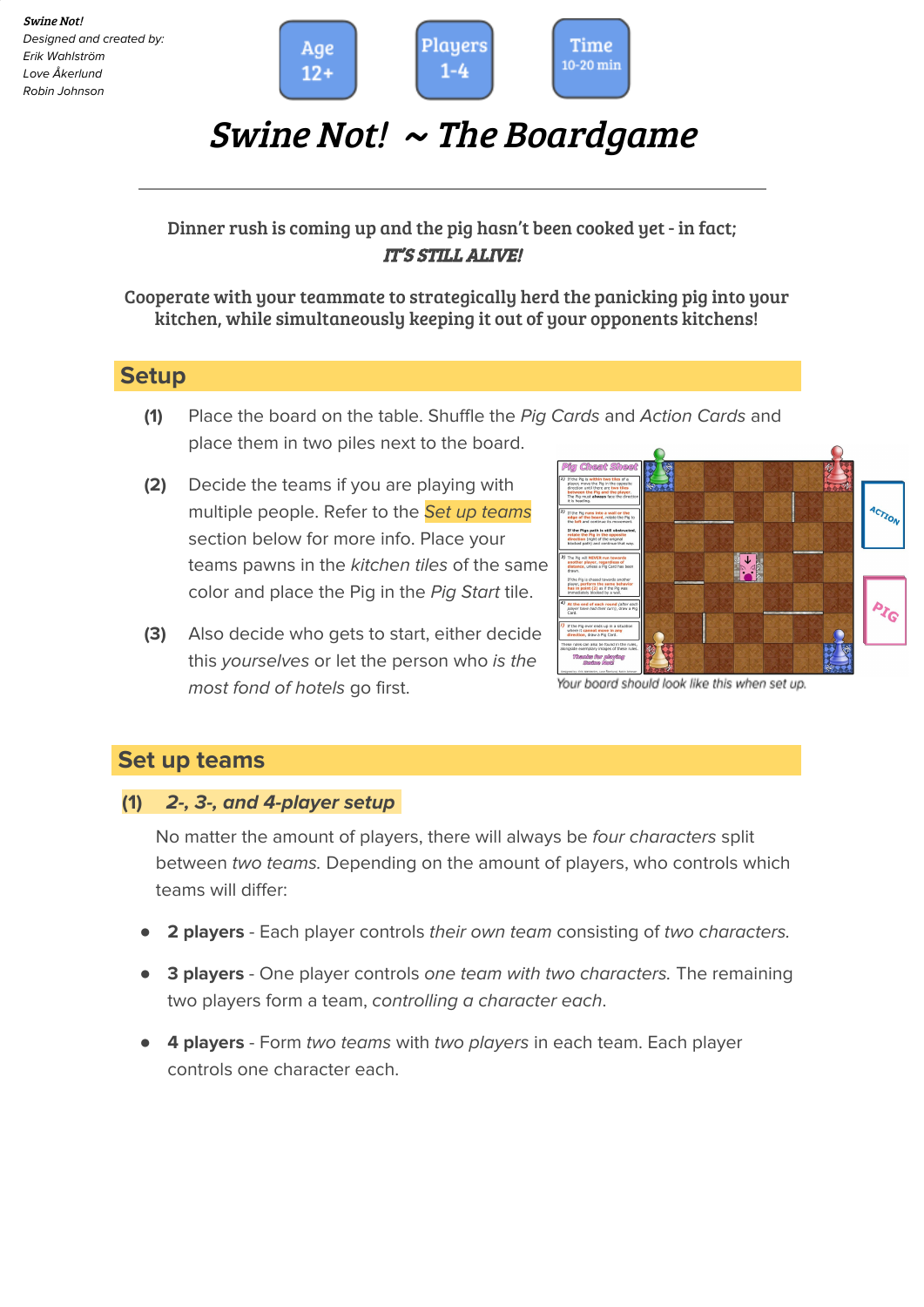# **Steps** in a round

#### **(1) Decide your options-**

There are **two options** for performing actions each turn. You have **two actions** per turn, and they can be either of these options. They can be performed in any order you choose. They can either be:

| Move one tile | Draw an Action Card |
|---------------|---------------------|
|               |                     |

You can **only draw ONE Action Card per turn**. It is also allowed to pass your turn if you wish not to do anything. For example, you can **move twice** or **move once** and **draw one Action Card**.

#### **(2) Movement and Action Cards-**

#### **Movement**

Movement can only be performed either **horizontally** or **vertically**. You cannot move diagonally with a regular move-action.

You can move through other players, as well as land on an already occupied tile. You **cannot move through walls**.

#### **Action Cards**

When you draw an Action Card, simply follow the instructions on the card, and then **discard it** in a pile next to the Action Card deck, unless the card specifies otherwise.

If there are no more Actions Cards in the deck to draw, shuffle the Action Card discard pile and use it as a deck instead.

#### **Conclusion**

Once either of these actions have been completed, **check the** Chasing the Pig-section- and check if you are fulfilling any requirements to **chase it**.

## **(3) End of Turn-**

When you have completed your two actions or passed the turn, **pass on the turn to the next character in a clockwise order**. Make sure that a character from each team plays **every other turn**. E.g. red, blue, red, blue.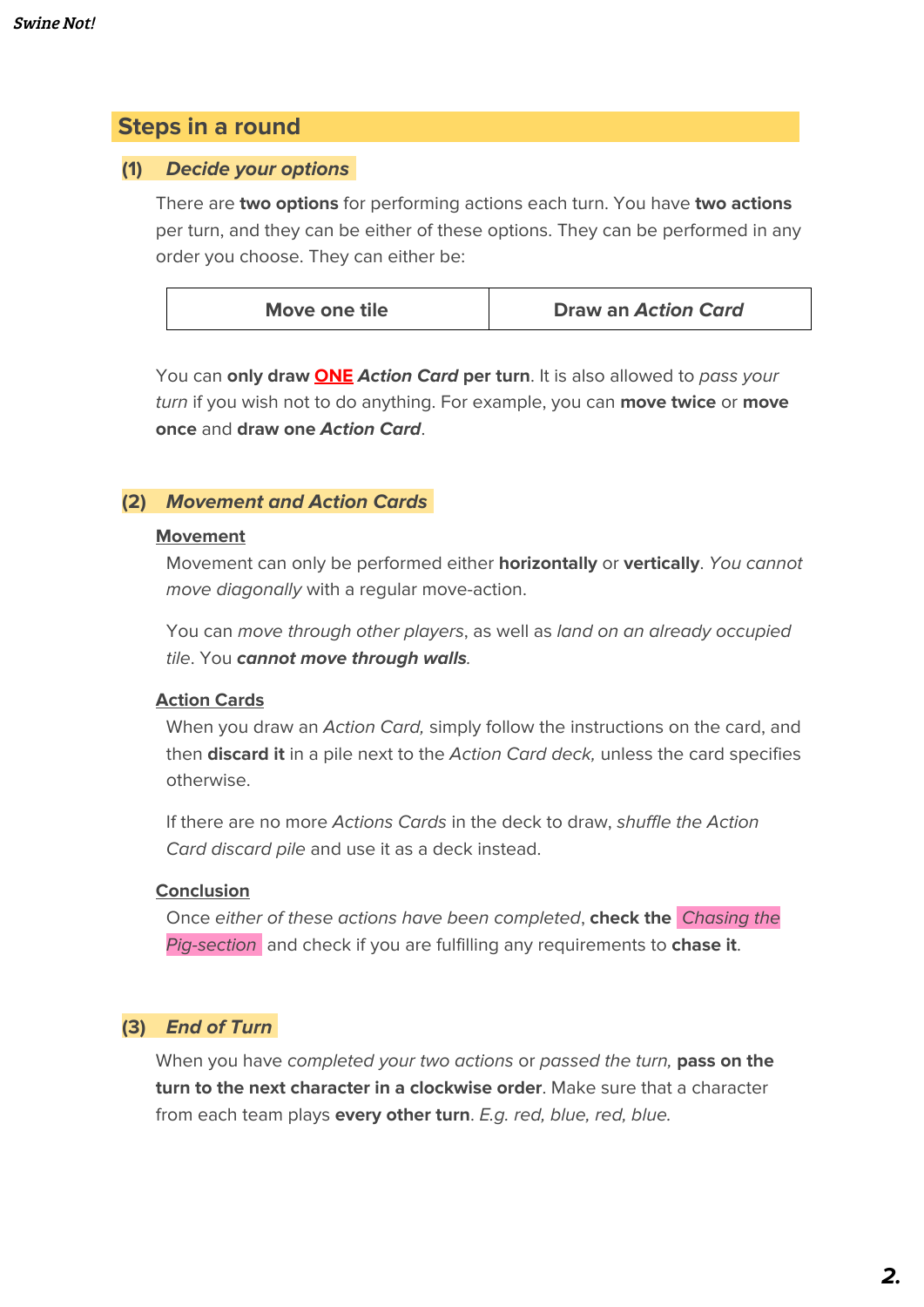# **The Pig**

## **(1) How to chase the Pig-**

The Pig will always try to keep a distance of **two tiles** between any player character on the board. If you are **PARALLEL** with the Pig and move **WITHIN two tiles** of the Pig, **you will chase the Pig away.** The Pig cannot **see players through walls**.

If you start chasing the Pig, refer to the *Chasing the Pig-section* to determine how it will move.

## **(2) Chain reactions-**

Whenever the Pig has finished moving away from a player or once it has finished a Pig Card, **check if it is within two tiles to another player again**. If it is, continue chasing the Pig from any player within range. This chain will keep occuring **as long as the Pig lands within two tiles of another player**.

Keep in mind to only check for players within range **once the Pig has finished its movement or Pig Card.**

## **(3) Pig Cards and Trample-**

When a Pig Card is drawn, the Pig will start trampling and move according to the card's instructions. The Pig **can move towards players** while trampling.

If the Pig moves past a player or lands on the same tile as a player, that player

will become **trampled**. Lay that player's pawn down on the same tile. That player **will momentarily not provoke any reactions** from the Pig.

Additionally, the player who has been trampled must skip their next turn. **Keep the pawn laying down until the player can move their pawn again**.

The player can once again provoke reactions from the Pig. A trampled player **cannot be trampled by the Pig.**

If the Pig is remaining on the same tile as a trampled player, **the trampled player cannot resume their turn**.

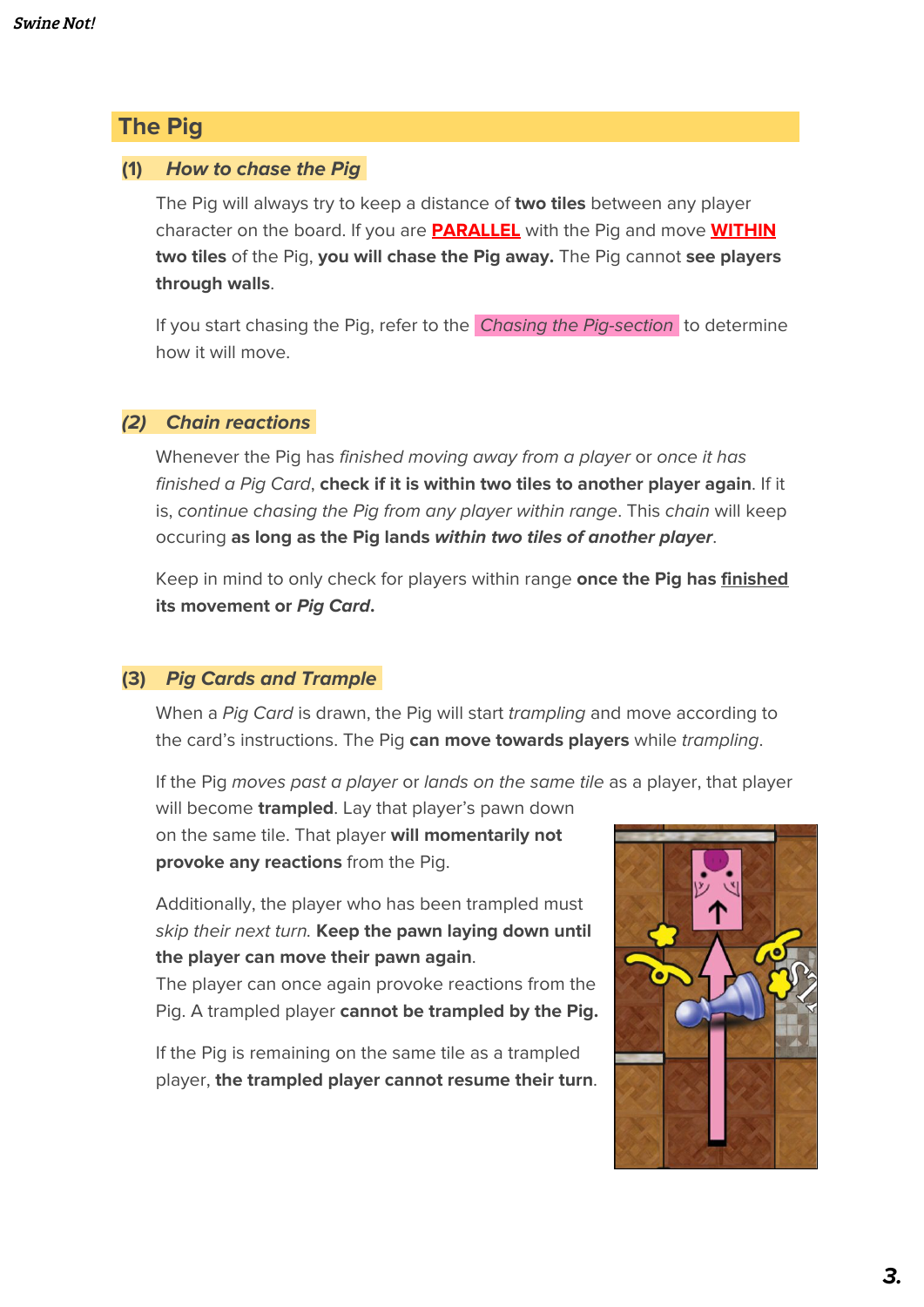## **How to win**

#### **(1) Winning condition-**

The goal of the game is to **chase the Pig on to one your own team's kitchen tiles**. Whenever the Pig steps on a kitchen tile, the team of that color **scores 1 point.**

The team that scores **2** points first are declared the winners.

#### **(2) When the Pig enters a Kitchen Tile-**

When the Pig steps on a kitchen tile it will **reset** and be placed at the central Pig Start tile.

Once it is placed there, immediately refer to the Chasing the Pig and confirm if any players fulfill any requirements to **chase it away**.

If a player is **standing on the Pig Start tile when the Pig restarts**, immediately **draw a Pig Card**.

# $Solo$  play

Solo play is very similar to normal play, the difference being that **there is no opponent team**.

#### **(1) How to win solo play-**

Pick two pawns to control and place each of them in their each team-colored kitchen tile.

Shuffle the Pig Card deck, draw **seven cards** and place them face down next to the board. The rest of the deck can be put away as it will not be used.

## **(2) Setup solo play-**

The goal of solo play is to **score 3 points** before the Pig Cards have run out. Just as in multiplayer, make sure to **draw a Pig Card** at the end of each round (when each character has performed their Actions).

You score **1 point** when the Pig enters any of the kitchen tiles.